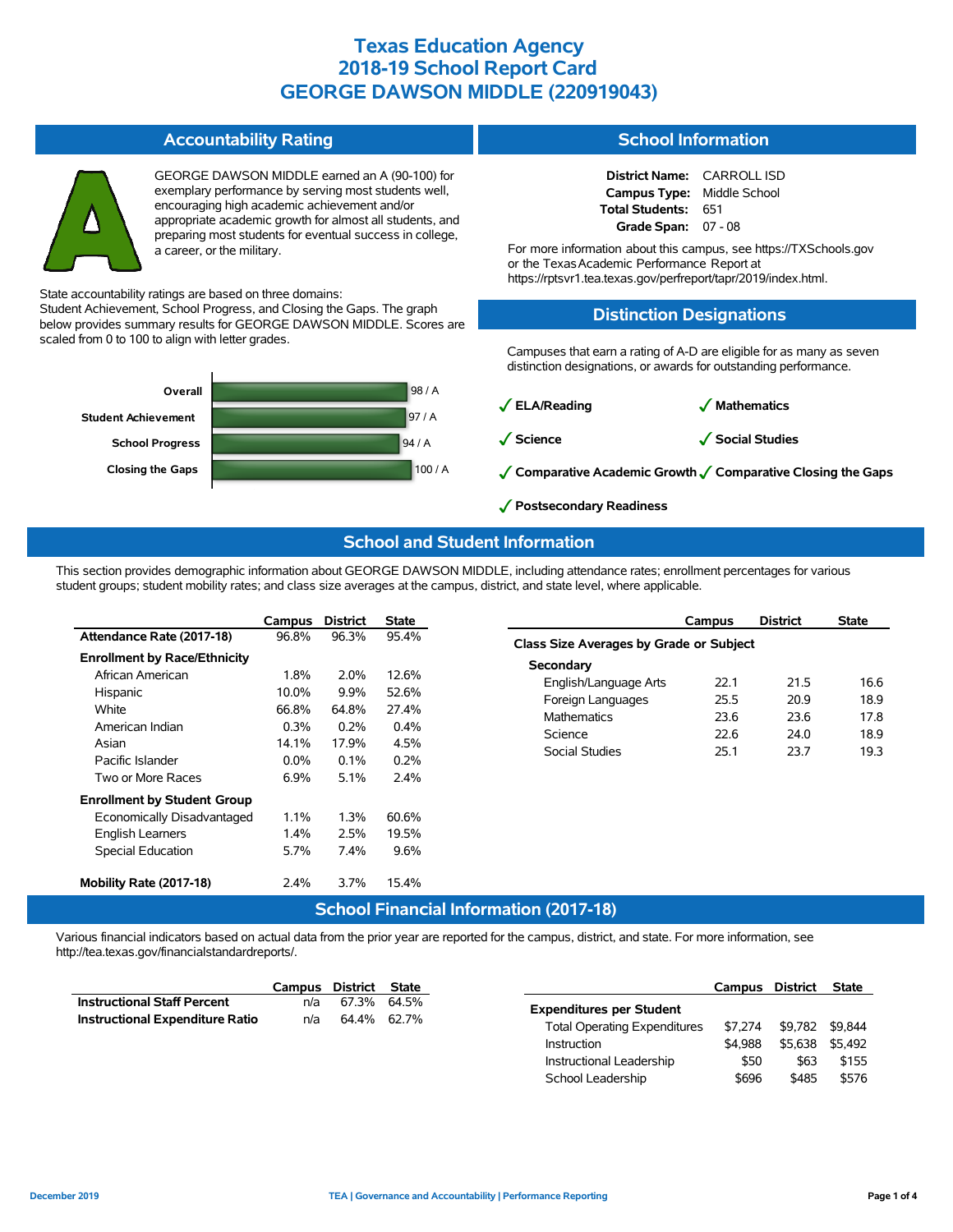## **STAAR Outcomes**

This section provides STAAR performance and Academic Growth outcomes. Academic Growth measures whether students are maintaining performance or improving from year to year.

|                                                                           |                                                                                |              |     |     | African                                 |      |      | American                 |       | Pacific                      | More  | Econ   |  |
|---------------------------------------------------------------------------|--------------------------------------------------------------------------------|--------------|-----|-----|-----------------------------------------|------|------|--------------------------|-------|------------------------------|-------|--------|--|
|                                                                           |                                                                                | <b>State</b> |     |     | District Campus American Hispanic White |      |      | Indian                   | Asian | Islander                     | Races | Disadv |  |
|                                                                           | STAAR Performance Rates at Approaches Grade Level or Above (All Grades Tested) |              |     |     |                                         |      |      |                          |       |                              |       |        |  |
| All Subjects                                                              | 2019                                                                           | 78%          | 97% | 99% | 98%                                     | 94%  | 99%  | 100%                     | 100%  |                              | 99%   | 71%    |  |
|                                                                           | 2018                                                                           | 77%          | 97% | 98% | 87%                                     | 96%  | 98%  | $\ast$                   | 99%   | $\overline{\phantom{a}}$     | 100%  | 76%    |  |
| ELA/Reading                                                               | 2019                                                                           | 75%          | 97% | 99% | 100%                                    | 95%  | 99%  | $\ast$                   | 100%  | $\overline{\phantom{a}}$     | 100%  | 86%    |  |
|                                                                           | 2018                                                                           | 74%          | 97% | 98% | 90%                                     | 95%  | 98%  | $\ast$                   | 99%   | $\overline{\phantom{a}}$     | 100%  | 67%    |  |
| Mathematics                                                               | 2019                                                                           | 82%          | 98% | 99% | 100%                                    | 97%  | 99%  | $\ast$                   | 100%  | $\overline{\phantom{a}}$     | 100%  | 71%    |  |
|                                                                           | 2018                                                                           | 81%          | 98% | 98% | 80%                                     | 95%  | 98%  | $\ast$                   | 99%   |                              | 100%  | 83%    |  |
| Writing                                                                   | 2019                                                                           | 68%          | 96% | 97% | $\ast$                                  | 85%  | 98%  | $\ast$                   | 100%  |                              | 95%   | *      |  |
|                                                                           | 2018                                                                           | 66%          | 96% | 97% | 88%                                     | 95%  | 97%  | $\overline{\phantom{a}}$ | 100%  | $\overline{\phantom{a}}$     | 100%  | $\ast$ |  |
| Science                                                                   | 2019                                                                           | 81%          | 97% | 99% | 100%                                    | 97%  | 100% | $\ast$                   | 100%  | $\qquad \qquad \blacksquare$ | 100%  |        |  |
|                                                                           | 2018                                                                           | 80%          | 97% | 98% | $\ast$                                  | 100% | 98%  | $\ast$                   | 100%  | $\overline{\phantom{a}}$     | 100%  | $\ast$ |  |
| Social Studies                                                            | 2019                                                                           | 81%          | 98% | 97% | 88%                                     | 92%  | 98%  | $\ast$                   | 100%  | $\overline{a}$               | 96%   | $\ast$ |  |
|                                                                           | 2018                                                                           | 78%          | 98% | 97% | $\ast$                                  | 96%  | 96%  | $\ast$                   | 98%   |                              | 100%  | *      |  |
| STAAR Performance Rates at Meets Grade Level or Above (All Grades Tested) |                                                                                |              |     |     |                                         |      |      |                          |       |                              |       |        |  |
| All Subjects                                                              | 2019                                                                           | 50%          | 88% | 91% | 95%                                     | 84%  | 89%  | 86%                      | 99%   | $\overline{a}$               | 94%   | 38%    |  |
|                                                                           | 2018                                                                           | 48%          | 87% | 88% | 80%                                     | 84%  | 87%  | $\ast$                   | 95%   | $\overline{\phantom{a}}$     | 96%   | 67%    |  |
| ELA/Reading                                                               | 2019                                                                           | 48%          | 86% | 91% | 100%                                    | 82%  | 90%  | $\ast$                   | 98%   | $\overline{\phantom{a}}$     | 100%  | 43%    |  |
|                                                                           | 2018                                                                           | 46%          | 85% | 87% | 80%                                     | 88%  | 85%  | $\ast$                   | 93%   | $\overline{a}$               | 97%   | 67%    |  |
| Mathematics                                                               | 2019                                                                           | 52%          | 90% | 93% | 100%                                    | 89%  | 93%  | $\ast$                   | 100%  | $\overline{a}$               | 91%   | 43%    |  |
|                                                                           | 2018                                                                           | 50%          | 90% | 92% | 70%                                     | 88%  | 92%  | $\ast$                   | 98%   | $\overline{\phantom{a}}$     | 94%   | 67%    |  |
| Writing                                                                   | 2019                                                                           | 38%          | 80% | 87% | $\ast$                                  | 63%  | 87%  | $\ast$                   | 100%  | $\overline{\phantom{a}}$     | 91%   |        |  |
|                                                                           | 2018                                                                           | 41%          | 84% | 88% | 88%                                     | 83%  | 87%  | $\overline{\phantom{a}}$ | 95%   | $\overline{a}$               | 95%   | $\ast$ |  |
| Science                                                                   | 2019                                                                           | 54%          | 88% | 93% | 88%                                     | 92%  | 92%  | $\ast$                   | 100%  | $\overline{\phantom{a}}$     | 96%   | $\ast$ |  |
|                                                                           | 2018                                                                           | 51%          | 85% | 96% | $\ast$                                  | 100% | 95%  | $\ast$                   | 98%   |                              | 100%  |        |  |
| Social Studies                                                            | 2019                                                                           | 55%          | 89% | 84% | 88%                                     | 86%  | 81%  | $\ast$                   | 95%   | $\overline{a}$               | 91%   |        |  |
|                                                                           | 2018                                                                           | 53%          | 88% | 77% | $\ast$                                  | 54%  | 76%  | $\ast$                   | 91%   | $\overline{\phantom{a}}$     | 93%   | *      |  |
| STAAR Performance Rates at Masters Grade Level (All Grades Tested)        |                                                                                |              |     |     |                                         |      |      |                          |       |                              |       |        |  |
| All Subjects                                                              | 2019                                                                           | 24%          | 62% | 71% | 68%                                     | 63%  | 69%  | 86%                      | 88%   | $\overline{a}$               | 76%   | 29%    |  |
|                                                                           | 2018                                                                           | 22%          | 59% | 65% | 53%                                     | 59%  | 63%  | $\ast$                   | 79%   | $\qquad \qquad \blacksquare$ | 74%   | 38%    |  |
| ELA/Reading                                                               | 2019                                                                           | 21%          | 56% | 72% | 64%                                     | 66%  | 70%  | $\ast$                   | 84%   | $\qquad \qquad \blacksquare$ | 78%   | 29%    |  |
|                                                                           | 2018                                                                           | 19%          | 53% | 68% | 60%                                     | 67%  | 66%  | $\ast$                   | 75%   | $\overline{\phantom{a}}$     | 75%   | 50%    |  |
| Mathematics                                                               | 2019                                                                           | 26%          | 70% | 73% | 82%                                     | 62%  | 69%  | $\ast$                   | 95%   | $\overline{\phantom{a}}$     | 80%   | 29%    |  |
|                                                                           | 2018                                                                           | 24%          | 67% | 64% | 40%                                     | 58%  | 62%  | $\ast$                   | 86%   | $\overline{\phantom{a}}$     | 69%   | 33%    |  |
| Writing                                                                   | 2019                                                                           | 14%          | 50% | 68% | $\ast$                                  | 44%  | 66%  | $\ast$                   | 86%   | $\overline{\phantom{a}}$     | 68%   | *      |  |
|                                                                           | 2018                                                                           | 13%          | 48% | 56% | 50%                                     | 55%  | 52%  | $\overline{\phantom{a}}$ | 76%   | $\overline{\phantom{a}}$     | 65%   | $\ast$ |  |
| Science                                                                   | 2019                                                                           | 25%          | 61% | 76% | 63%                                     | 72%  | 73%  | $\ast$                   | 90%   | $\overline{\phantom{a}}$     | 87%   |        |  |
|                                                                           | 2018                                                                           | 23%          | 56% | 80% | $\ast$                                  | 77%  | 80%  | $\ast$                   | 77%   |                              | 93%   | $\ast$ |  |
| Social Studies                                                            | 2019                                                                           | 33%          | 75% | 66% | 63%                                     | 64%  | 63%  |                          | 85%   | $\overline{\phantom{0}}$     | 61%   |        |  |
|                                                                           | 2018                                                                           | 31%          | 73% | 57% | $\ast$                                  | 35%  | 55%  | $\ast$                   | 77%   | $\overline{a}$               | 73%   | $\ast$ |  |
|                                                                           |                                                                                |              |     |     |                                         |      |      |                          |       |                              |       |        |  |
| Academic Growth Score (All Grades Tested)<br><b>Both Subjects</b>         | 2019                                                                           | 69           | 81  | 88  | 93                                      | 87   | 86   |                          | 97    | $\overline{\phantom{a}}$     | 89    | 86     |  |
|                                                                           | 2018                                                                           | 69           | 80  | 81  | 70                                      | 81   | 79   | $\ast$                   | 89    | $\overline{a}$               | 81    | 75     |  |
| ELA/Reading                                                               | 2019                                                                           | 68           | 78  | 88  | 86                                      | 85   | 86   | ∗                        | 96    | $\qquad \qquad \blacksquare$ | 93    | 100    |  |
|                                                                           | 2018                                                                           | 69           | 77  | 84  | 85                                      | 87   | 83   | $\ast$                   | 84    | $\qquad \qquad \blacksquare$ | 89    | 100    |  |
| Mathematics                                                               | 2019                                                                           | 70           | 85  | 88  | 100                                     | 90   | 86   |                          | 98    | $\overline{\phantom{m}}$     | 84    | 71     |  |
|                                                                           | 2018                                                                           | 70           | 83  | 77  | 55                                      | 76   | 75   | ∗                        | 95    | $\overline{a}$               | 72    | 50     |  |
|                                                                           |                                                                                |              |     |     |                                         |      |      |                          |       |                              |       |        |  |

? Indicates that the data for this item were statistically improbable or were reported outside a reasonable range.<br>- Indicates zero observations reported for this group.<br>\* Indicates results are masked due to small numbers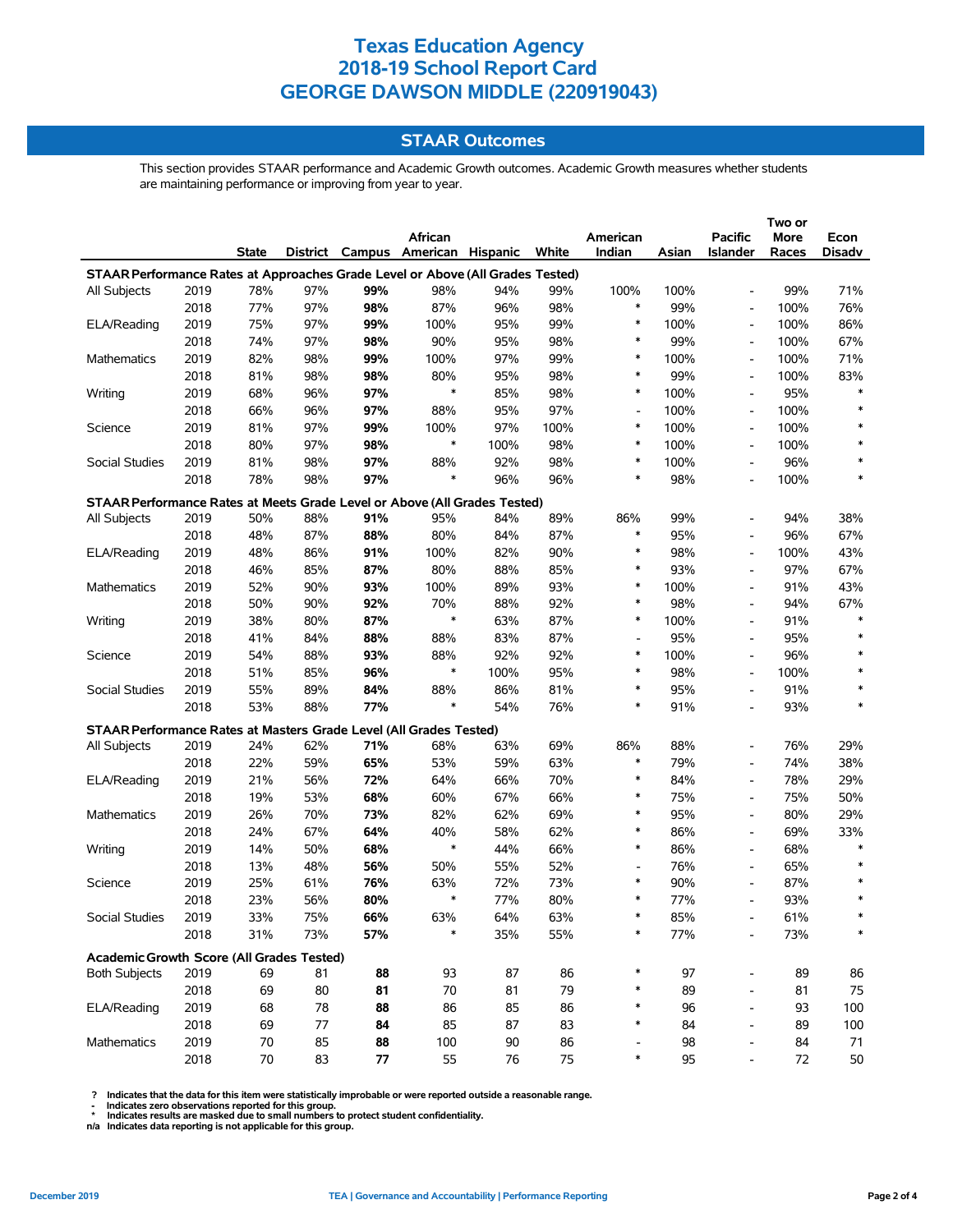#### **Prior-Year Non-Proficient and Student Success Initiative STAAR Outcomes**

Progress of Prior-Year Non-Proficient Students shows STAAR performance rates for students who did not perform satisfactorily in 2017-18 but did in 2018-19. Student Success Initiative shows rates related to the requirement for students to demonstrate proficiency on the reading and mathematics STAAR in grades 5 and 8.

|                                                |              |                 |                                            |                                                                       |                 |        |          | Two or |                 |             |               |  |
|------------------------------------------------|--------------|-----------------|--------------------------------------------|-----------------------------------------------------------------------|-----------------|--------|----------|--------|-----------------|-------------|---------------|--|
|                                                |              |                 |                                            | African                                                               |                 |        | American |        | <b>Pacific</b>  | <b>More</b> | Econ          |  |
|                                                | <b>State</b> | <b>District</b> | Campus                                     | American                                                              | <b>Hispanic</b> | White  | Indian   | Asian  | <b>Islander</b> | Races       | <b>Disadv</b> |  |
| Progress of Prior-Year Non-Proficient Students |              |                 |                                            |                                                                       |                 |        |          |        |                 |             |               |  |
| Sum of Grades 4-8                              |              |                 |                                            |                                                                       |                 |        |          |        |                 |             |               |  |
| Reading                                        |              |                 |                                            |                                                                       |                 |        |          |        |                 |             |               |  |
| 2019                                           | 41%          | 57%             | 79%                                        | *                                                                     | *               | 82%    |          | $\ast$ |                 |             | 55%           |  |
| 2018                                           | 38%          | 58%             | 68%                                        |                                                                       | *               | 85%    | $\ast$   | $\ast$ |                 |             | $\ast$        |  |
| <b>Mathematics</b>                             |              |                 |                                            |                                                                       |                 |        |          |        |                 |             |               |  |
| 2019                                           | 45%          | 57%             | 67%                                        | ∗                                                                     | 60%             | 60%    |          | $\ast$ |                 |             | 50%           |  |
| 2018                                           | 47%          | 60%             | $\star$                                    |                                                                       | *               | $\ast$ |          |        |                 |             |               |  |
| <b>Students Success Initiative</b>             |              |                 |                                            |                                                                       |                 |        |          |        |                 |             |               |  |
| <b>Grade 8 Reading</b>                         |              |                 |                                            |                                                                       |                 |        |          |        |                 |             |               |  |
|                                                |              |                 |                                            | Students Meeting Approaches Grade Level on First STAAR Administration |                 |        |          |        |                 |             |               |  |
| 2019                                           | 78%          | 98%             | 98%                                        | 100%                                                                  | 95%             | 98%    | *        | 100%   |                 | 100%        | 80%           |  |
|                                                |              |                 | Students Requiring Accelerated Instruction |                                                                       |                 |        |          |        |                 |             |               |  |
| 2019                                           | 22%          | 2%              | 2%                                         | 0%                                                                    | 5%              | 2%     | 0%       | 0%     |                 | 0%          | 20%           |  |
| <b>STAAR Cumulative Met Standard</b>           |              |                 |                                            |                                                                       |                 |        |          |        |                 |             |               |  |
| 2019                                           | 85%          | 99%             | 99%                                        | 100%                                                                  | 97%             | 100%   | $\ast$   | 100%   |                 | 100%        | 90%           |  |
| <b>Grade 8 Mathematics</b>                     |              |                 |                                            |                                                                       |                 |        |          |        |                 |             |               |  |
|                                                |              |                 |                                            | Students Meeting Approaches Grade Level on First STAAR Administration |                 |        |          |        |                 |             |               |  |
| 2019                                           | 82%          | 99%             | 99%                                        | 100%                                                                  | 93%             | 99%    | *        | 100%   |                 | 100%        | 78%           |  |
|                                                |              |                 | Students Requiring Accelerated Instruction |                                                                       |                 |        |          |        |                 |             |               |  |
| 2019                                           | 18%          | 1%              | 1%                                         | 0%                                                                    | 7%              | 1%     | 0%       | 0%     |                 | 0%          | 22%           |  |
| <b>STAAR Cumulative Met Standard</b>           |              |                 |                                            |                                                                       |                 |        |          |        |                 |             |               |  |
| 2019                                           | 88%          | 99%             | 99%                                        | 100%                                                                  | 96%             | 99%    | *        | 100%   |                 | 100%        | 83%           |  |
|                                                |              |                 |                                            |                                                                       |                 |        |          |        |                 |             |               |  |

 **? Indicates that the data for this item were statistically improbable or were reported outside a reasonable range.**

- Indicates zero observations reported for this group.<br>\* Indicates results are masked due to small numbers to protect student confidentiality.<br>n/a Indicates data reporting is not applicable for this group.